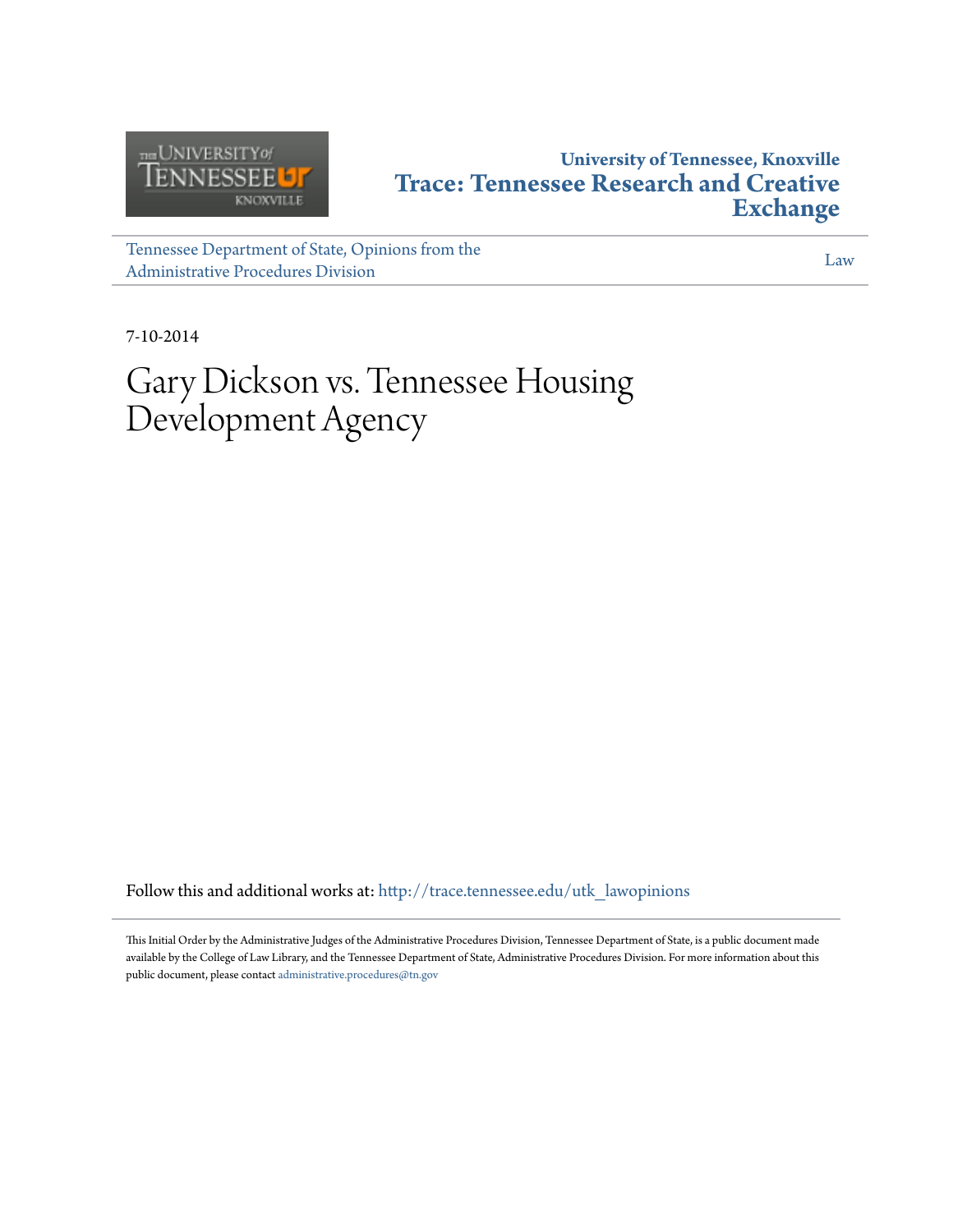#### **BEFORE THE TENNESSEE HOUSING DEVELOPMENT AGENCY**

**IN THE MATTER OF:** 

#### **TENNESSEE HOUSING DEVELOPMENT AGENCY,** *Petitioner*  **v.**

 **DOCKET NO: 32.00-124672J** 

**GARY DICKSON,** *Respondent* 

#### **INITIAL ORDER**

This contested administrative case was heard in Jackson, Tennessee on May 28, 2014, before Rob Wilson, Administrative Law Judge, assigned by the Secretary of State, Administrative Procedures Division, and sitting for the Tennessee Housing Development Agency ("THDA" or "the Agency"). Mr. Bruce Balcom, General Counsel for THDA, represented the Petitioner. The Respondent appeared *pro se*.

The subject of the proceeding was the proposed termination of the Respondent's rental assistance for his alleged failure to provide THDA with "true and complete information" concerning his family's income. Upon full consideration of the record, it is determined that the Respondent's participation in the THDA Rental Assistance Program should not be terminated at this time, but Respondent is ordered to pay a debt resulting from the overpayment of assistance in the amount of \$4,023.00, over a period of 60 months. This determination is based upon the following Findings of Fact and Conclusions of Law.

### **FINDINGS OF FACT**

1. The Respondent received rental assistance from THDA's Housing Choice Voucher Program; the amount is dependent upon several factors, including the amount of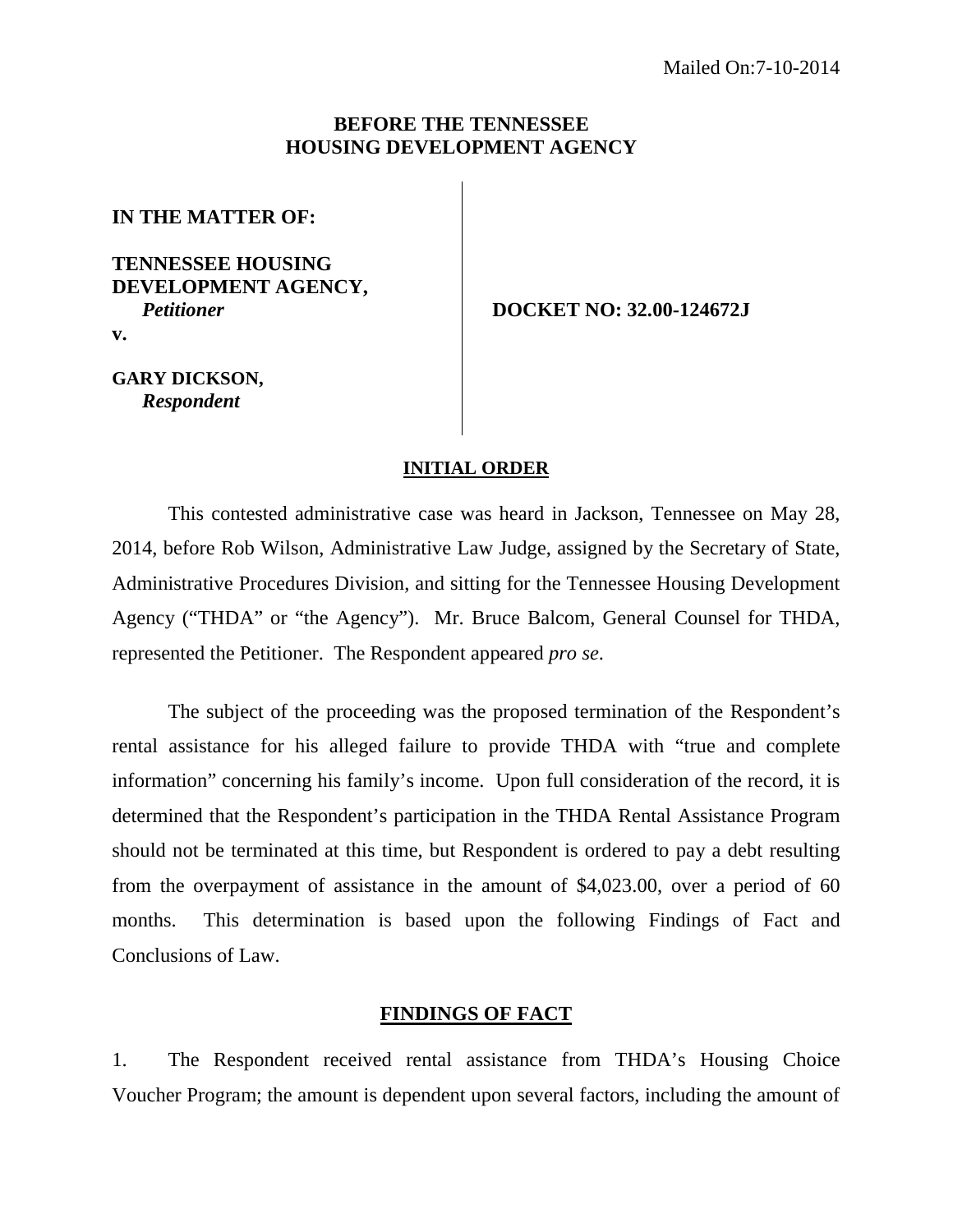the recipient's family income. As a condition for receiving THDA rental assistance, the Respondent was required by law to disclose all sources and amounts of his family's income, and to report any changes in the amount of income within fourteen (14) days of the effective date of those changes.

2. THDA stated that Respondent failed to supply true and complete information regarding his finances and personal declaration forms. Mr. Dickson stated that the failure to supply the requested information was not intentional, and added that there was some miscommunication due to a change in staff at the THDA Office. Mr. Dickson stated that he was always willing to provide the requested information but was not sure how to go about doing so.

3. THDA submitted a late filed exhibit on June 11, 2014, and based on the amount of unreported family income, THDA's computations determined that the Respondent's family had received an overpayment of THDA rental assistance in the amount of  $$4,023.00.<sup>1</sup>$  Since THDA concluded that the overpayment resulted from the Respondent's failure to provide "true and complete information" concerning his income, and his failure to provide timely notification of changes in his income, THDA notified him that it intended to terminate his participation in the program.

4. The Respondent appealed the agency's decision, resulting in the instant hearing. During the hearing, the Respondent acknowledged that there had been some confusion regarding the information he was supposed to provide to THDA, but his credible testimony established that the errors were unintentional.

#### **CONCLUSIONS OF LAW & ANALYSIS**

1. The Code of Federal Regulations [24 CFR 982.551(b)] states, in relevant part, that participants in the Section 8, Tenant Based Assistance, Housing Choice Voucher

 $\overline{a}$ 

 $1$  THDA's original computation resulted in an overpayment of \$4,293.00. A subsequent re-computation reduced that amount to \$4.023.00.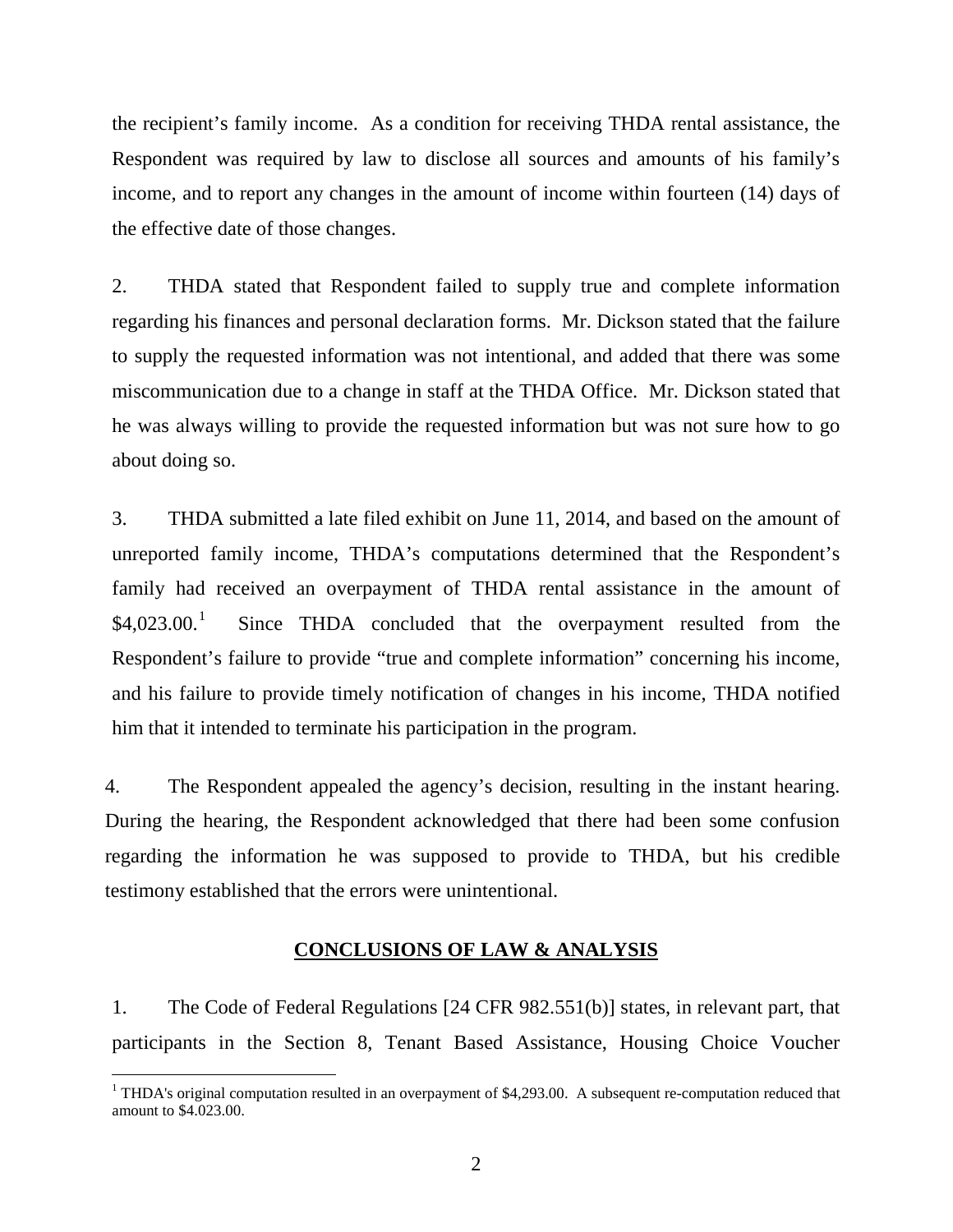Program<sup>2</sup> "must supply any information that the PHA [Public Housing Authority] determines is necessary in the administration of the program."

2. "Any information supplied by the family must be true and complete." 24 CFR 982.551(b)(4).

3. 24 CFR 982.552(b) II, Termination of Assistance, states, in relevant part:

Rental assistance may be terminated for any program violation to include any of the following reasons (note: family in this context means any member of the household): \* \* \*

3. The family refuses to reimburse the program in full for overpayment of subsidy for unreported income or change in family status.

4. The provisions of 24 CFR 982.551, *et seq*., are incorporated in the THDA Section 8 Rental Assistance Administrative Plan, as required by Rule 0770-1-5-.10, TENN. COMP. R. & REGS., and govern the THDA Rental Assistance Program. The Administrative Plan provides that overpayments of rental assistance resulting from failure to report income must be repaid by the program participant. Failure to repay such a debt is grounds for termination from the program. [*See,* THDA Section 8 Rental Assistance Administrative Plan] It also provides that, when the overpayment is more than \$3,000.00, termination of participation in the rental assistance program is mandatory. However, in the instant matter, since the overpayment amount in excess of \$3,000.00 was not cited by THDA as a reason for termination in the hearing notice, Respondent's participation in the program will not be terminated provided he enters into and timely executes a repayment agreement to pay back the amount of the overpayment. Any subsequent payment delinquencies will be grounds for termination from the program.

Accordingly, it is hereby ordered that the Respondent's participation in the THDA Rental Assistance program is NOT TERMINATED at this time, but the existing

 $<sup>2</sup>$  The THDA Rental Assistance Program qualifies as such a program.</sup>  $\overline{a}$